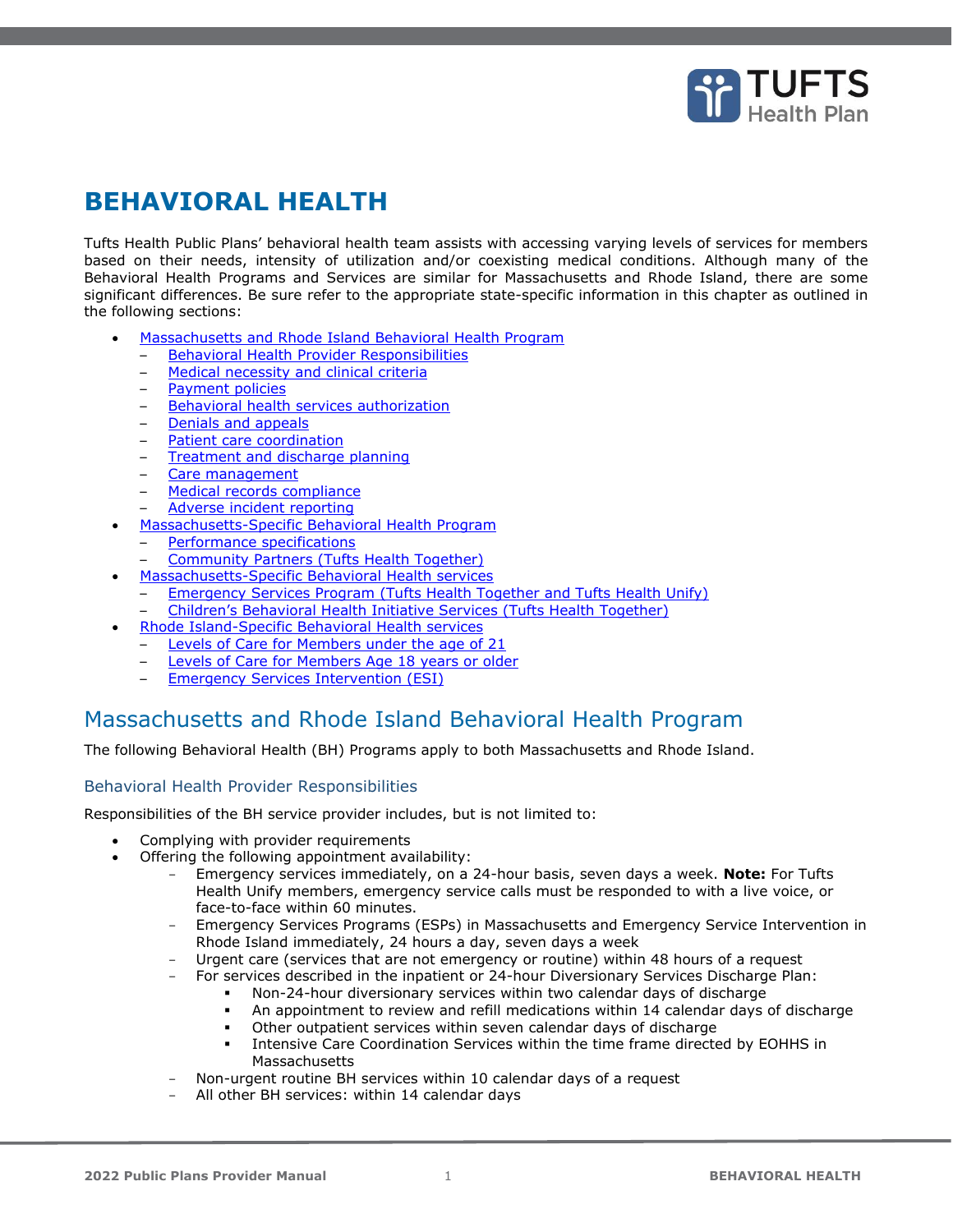

- Performing the Emergency Psychiatric Inpatient Admission (EPIA) Protocol Escalation Steps as outlined in the [EPIA Protocol 3.0](https://www.mass.gov/doc/epia-30/download) for members of Tufts Health Direct, Tufts Health Together - MassHealth MCO Plan and ACPPs and Tufts Health Unify
- Ensuring office hours of operations for Tufts Health Together ACPP members, Tufts Health Together MCO members, and Tufts Health RITogether members are no more restrictive than those for your Tufts Health Direct members, Tufts Health Plan Commercial members, MassHealth/Medicaid or Rhode Island Medicaid fee-for-service patients.
- Encouraging members to sign these forms, and then fax them to **888.977.0776** (Massachusetts) or **857.304.6400** (Rhode Island):
	- Authorization to Disclose [Protected Health Information Form](https://tuftshealthplan.com/documents/members/forms/thpp-non-unify-auth-to-disclose-phi) allows Tufts Health Public Plans to release information about members to family members, state agencies or others. Submit this form with the Combined MCE (Managed Care Entity) Behavioral Health Provider/Primary Care Provider Communication Form below.
	- [Combined MCE Behavioral Health Provider/Primary Care Provider Communication Form](https://tuftshealthplan.com/documents/providers/forms/thpp_combined-mce-behavioral-health-provider) (For Tufts Health Direct, Tufts Health Together ACPP and Tufts Health Together MCO members) allows BH providers and PCPs to share information with each other. Attach to the Authorization to Disclose Protected Health Information form, above.
	- [Tufts Health RITogether BH/PCP Communication Form](https://tuftshealthplan.com/documents/providers/forms/rit-behavioral-health-provider-primary-care-provid) allows BH providers and PCPs to share information with each other. Attach to the Authorization to Disclose Protected Health Information form, above.
- Coordinating with state agencies as clinically indicated

# <span id="page-1-0"></span>Medical Necessity and Clinical Criteria

Tufts Health Public Plans authorizes coverage of medically necessary BH services that:

- Prevent, diagnose, alleviate, correct or cure the worsening of conditions that endanger a member's life, cause suffering or pain, threaten to cause or aggravate a disability, or result in illness or infirmity;
- Cannot be replaced with a less intensive level of care;
- Are substantiated by clinical records;
- Meet professional health care standards; and
- Are covered benefits as set forth in the member's plan document

Tufts Health Public Plans uses the following medical necessity guidelines and criteria for covered benefits and services:

- InterOual<sup>®</sup> is the primary source to determine medical necessity and appropriateness of treatment
- The ASAM Criteria are used in Rhode Island for substance-related conditions, and in Massachusetts for Residential Rehabilitation Services (ASAM Level 3.1). The ASAM Criteria were developed by the American Society of Addiction Medicine.
	- Refer to *[What is the ASAM Criteria?](https://www.asam.org/resources/the-asam-criteria/about)*
	- Available for purchase: *[The ASAM Criteria, Treatment Criteria for Addictive, Substance-Related](http://www.asam.org/)  [and Co-Occurring Conditions, Third Edition, 2013](http://www.asam.org/)*
	- ASAM provides a guide for patients, families and friends: *[Opioid Addiction Treatment](http://eguideline.guidelinecentral.com/i/706017-asam-opioid-patient-piece/0?)*
- For Tufts Health Unify, Medicare National Coverage Determination (NCD) and Local Coverage Determination (LCD) criteria are also used for Medicare-covered services. NCD and LCD criteria are available on the CMS website at [cms.gov.](http://www.cms.gov/)

When criteria are not available either in InterQual, ASAM or CMS, determination is based on medical necessity guidelines developed for Tufts Health Public Plans.

Tufts Health Public Plans will only approve requests that meet guidelines and applicable criteria for a particular service. The provider is responsible for determining if a member meets criteria for services that are delivered. Tufts Health Public Plans' medical necessity quidelines are available on the public Provider [website](https://tuftshealthplan.com/provider/resource-center/resource-center#?d=1a41c0|39dfde|845238|401109|c32f08&c=4e895e|02782b|8e4419) or by calling Provider Services at **888.257.1985** to request a printed copy.

### <span id="page-1-1"></span>Payment Policies

Tufts Health Public Plans' [payment policies](https://tuftshealthplan.com/provider/resource-center/resource-center#?d=1a41c0|39dfde|845238|401109|c32f08&c=bfdf66) are intended to provide Tufts Health Public Plans' providers and facilities with information on benefits, billing, and compensation for services. To ensure accurate claims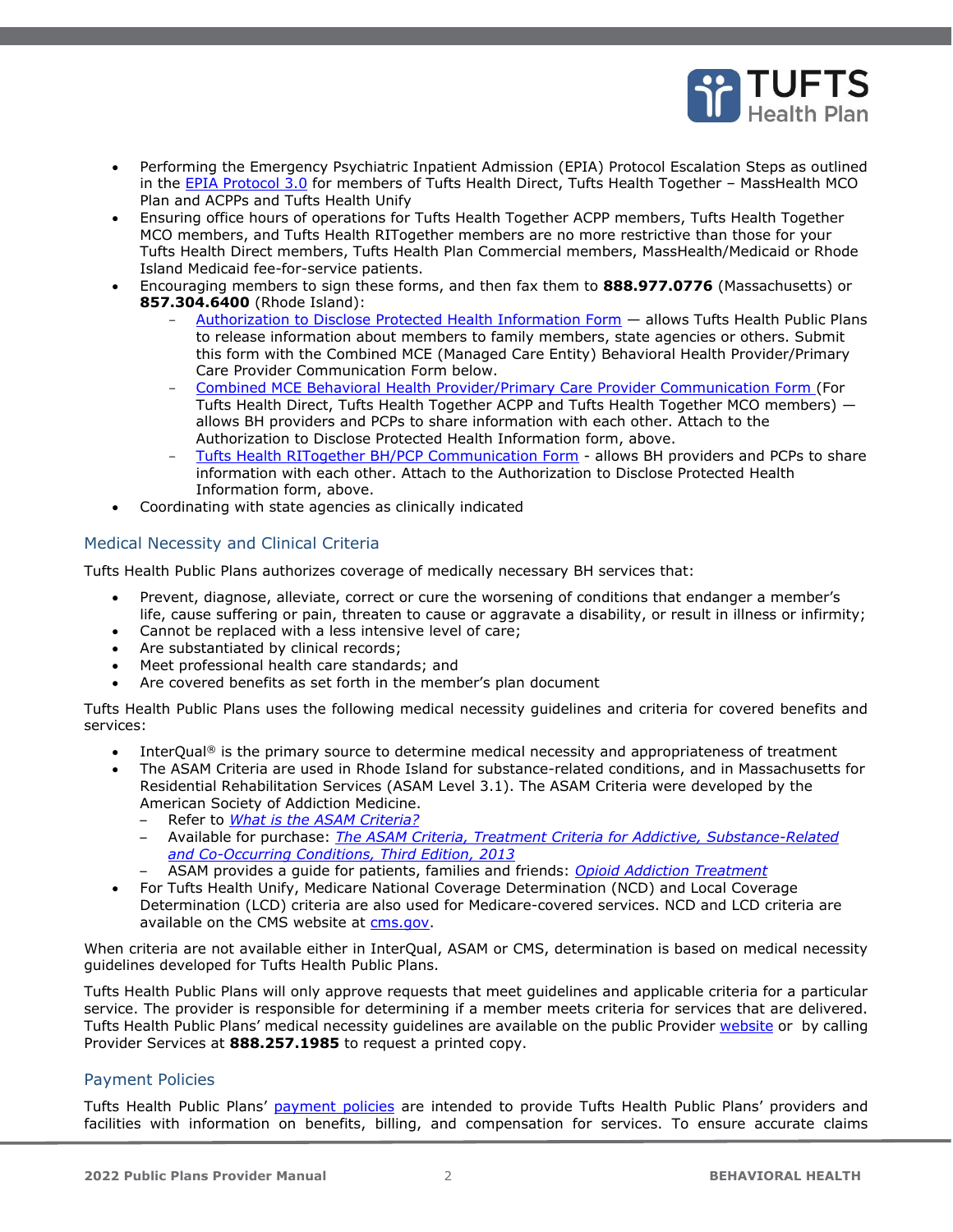

processing, providers must follow these policies and/or distribute to their office staff on a regular basis. For information on Tufts Health Public Plans' payment policies for different levels of care, refer to the Provider [Resource Center.](https://tuftshealthplan.com/provider/resource-center#///Please_Select_a_Division//)

### <span id="page-2-0"></span>Behavioral Health Services Prior Authorization and Notification

In network providers are required to obtain prior authorization or submit notification for most BH services prior to the onset of services. In some cases, notification, initial authorization and/or additional authorization can be completed via fax or online, depending on the service. Providers should refer to the following resources to determine which BH services require authorization or notification and the procedures for obtaining the appropriate authorizations:

- [Tufts Health Together and Tufts Health Direct Behavior Health Prior Authorization \(PA\)](https://tuftshealthplan.com/documents/providers/general/bh-pa-notification-grid) and Notification [Grid](https://tuftshealthplan.com/documents/providers/general/bh-pa-notification-grid)
- [Tufts Health Rhode Island Together Behavioral Health Prior Authorization \(PA\) and Notification Grid](https://tuftshealthplan.com/documents/providers/general/rit-bh-pa-notification-grid)
- [Tufts Health Unify Behavioral Health Prior Authorization \(PA\) and Notification Grid](https://tuftshealthplan.com/documents/providers/general/unify-bh-pa-notification-grid)
- **Phone:** 888.257.1985

In order to evaluate whether a request meets the standards for medical necessity, the treating provider will need to provide appropriate clinical information to BH clinical reviewers. This includes but may not be limited to the following:

- Current diagnosis and treatment plan, including provider's orders, special procedure and medications
- Clinical rationale for continued care
- Description of the member's response to treatment since the initial authorization or last continuedstay review
- Current mental status, discharge plan and discharge criteria, including actions taken to implement the discharge plan
- Proposed course of treatment during the continuation period
- Any medical conditions needing treatment (routine medical care is included in the per diem rate)
- Any potential barriers to discharge and plans to address such barriers
- Coordination with PCP, state agencies and other treatment providers, as well as involvement of family and/or other supports

Providers will receive receipt confirmation of notification within 24 hours. For authorizations, providers are notified within 24 hours of a determination with written notification sent within two business days. Written determination notifications will indicate the services authorized.

**Note:** Providers should always verify the eligibility of members at the time services are rendered. For more information about checking eligibility, refer to the **Providers** chapter.

### **Inpatient Concurrent Reviews**

For continued evaluations on whether cases meet medical necessity guidelines, providers must have appropriate clinical information available for BH clinical reviewers:

- Tufts Health Public Plans member ID number
- Name, gender, date of birth, and city or town or residence
- Designated Emergency Services Program (ESP) provider name, and time and date of evaluation, if involved. **Note:** This only applies to Tufts Health Together MCO, Tufts Health Together ACPPs and Tufts Health Unify members.
- ICD-10 diagnosis
- Precipitating event and current symptoms indicating clinical need for this level of care
- Description of the recommended treatment plan relating to the admitting symptoms and presenting problem, and progress made to date
- Medication history
- Substance use history
- Prior treatment history
- General medical and psychosocial history (including family)
- PCP information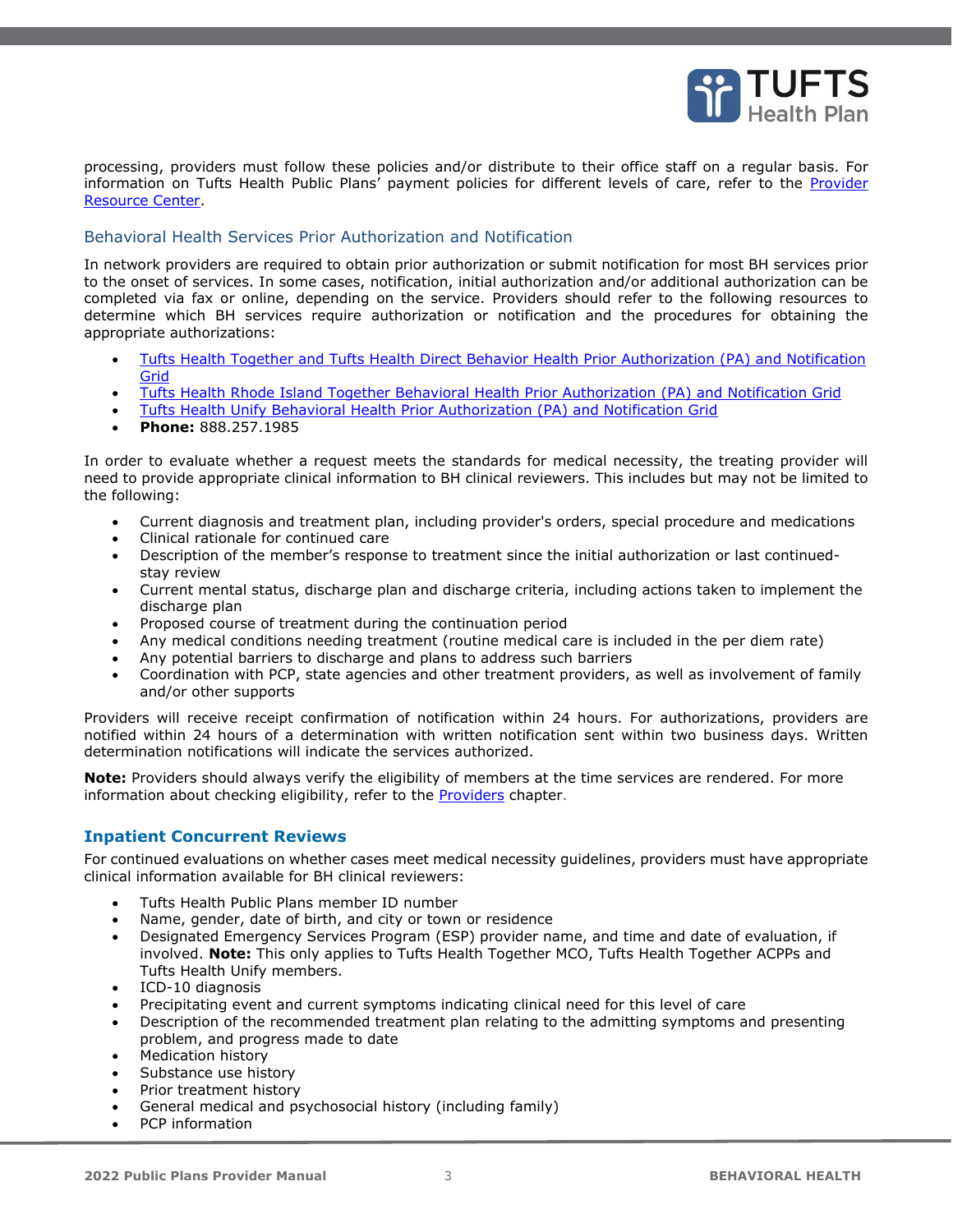

**Note:** Prior authorization is not required for inpatient admission. Tufts Health Plan considers all inpatient admissions to be urgent or emergent. Notification is required on the first business day after admission with subsequent medical necessity review. Notification must be provided in order to bill for the initial admission days of which no clinical review is required. Tufts Health Plan will not reimburse for any interval between the last covered day and the date additional authorization is requested by the servicing provider. Refer to the Prior Authorization and Notification grids outlined above for notification processes (including Level 3.7 Detox).

### <span id="page-3-0"></span>Denials and Appeals

Tufts Health Public Plans will not pay for services where an in-network provider failed to obtain or provide the appropriate prior authorization or notification. While you may not be the provider responsible for obtaining prior authorization, as a condition of payment you must confirm that prior authorization has been obtained.

When an admission, continued inpatient stay or the availability of any other BH service is denied, reduced, modified or terminated, providers are notified within 24 hours and written or electronic confirmation is sent to the provider and member within one business day. The notice will include information on the appeals process and an **Authorized Representative Form** (for [Tufts](https://tuftshealthplan.com/documents/members/forms/rit-authorized-representative-form) Health Together and Tufts Health Direct members) or a Tufts [Health RITogether Authorized Representative Form](https://tuftshealthplan.com/documents/members/forms/rit-authorized-representative-form) (for Tufts Health RITogether members*)* for the member to sign if they would like their provider to appeal the denial on their behalf.

Refer to the Referral, Prior Authorization and Notification, Utilization Management and Rights and Responsibilities chapters for more information.

### **Administrative Appeals**

Tufts Health Public Plans will administratively deny payment for care if providers do not follow authorization procedures. Also, failing to notify Tufts Health Public Plans of a member's admission will result in a denied payment when Tufts Health Public Plans has not given authorization for those days. Approval for subsequent authorization is subject to clinical review.

#### <span id="page-3-1"></span>Patient Care Coordination

Tufts Health Public Plans' BH clinicians and care managers, along with providers, work together to ensure members receive optimal health and:

- Continue improving the health of members
- Ensure members have timely and easy access to appropriate BH care
- Involve members in their treatment planning and recovery
- Provide effective BH care
- Enhance continuity and coordination of care among BH providers

Tufts Health Public Plans' services include:

- Monitoring treatment compliance
- Reviewing members' ongoing service needs
- Assist with planning members' discharge
- Providing members and their providers with information on community-based services
- Coordination of support services for safe and appropriate care post discharge

Tufts Health Public Plans recognizes more than one provider may contribute to the care of members. Providers, particularly primary care and BH providers, who are caring for members are to explain to members the benefits of care coordination and integration and make their best efforts to secure member consent to share relevant information regarding diagnoses, medication and/or treatment to help improve health outcomes. If consent is not granted, this should be recorded in the member's record.

### <span id="page-3-2"></span>**Treatment Planning**

BH treatment planning focuses on identifying barriers to members' ability to follow through with the treatment and discharge plan. Tufts Health Public Plans requires providers to complete an initial BH treatment plan within 24 hours of a member's admission to an acute care or 24-hour intermediate services, and to complete a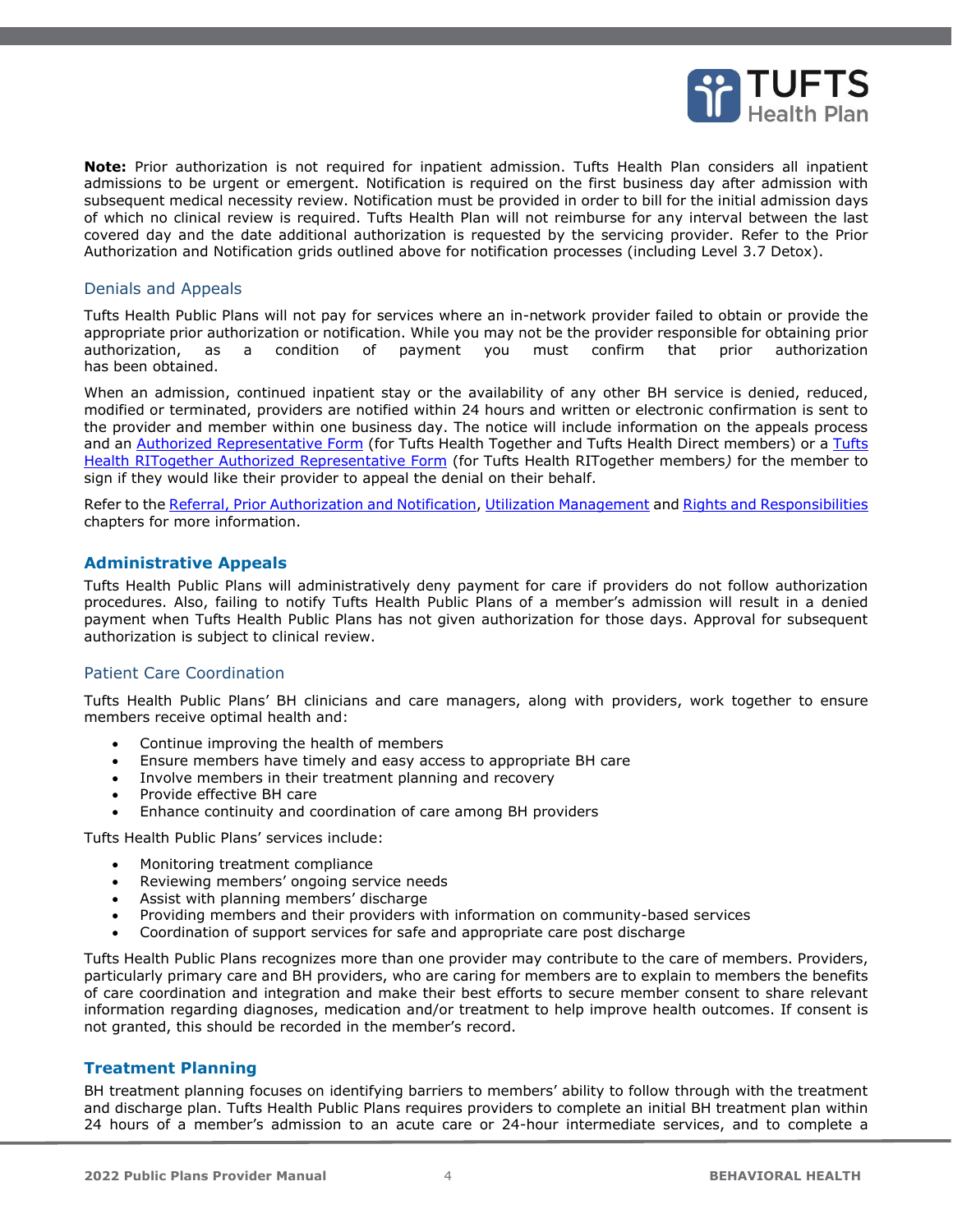

multidisciplinary treatment plan within 24 hours of the member's admission.

For members under the age of 21, Tufts Health Public Plans expects a parent or guardian to be involved with the treatment planning, with appropriate member consent. If an adult member has a guardian, that guardian must be included in treatment planning. As appropriate, we suggest treatment planning meetings include the member, other providers, the member's family, and/or guardian as well as representatives from other state agencies (e.g., Department of Children, Youth and Families). If BH Care Management from Tufts Health Public Plans is involved in the member's care, please coordinate as appropriate. Contact Provider Services at **888.257.1985** to reach Tufts Health Public Plans' care managers with any questions.

### **Discharge Planning and Transitional Care Management**

During admissions, Tufts Health Public Plan Behavioral Health Utilization Management and Care Management Clinicians collaborate with providers to evaluate medical care needs and coordination of any other support services in order to arrange for safe and appropriate care after discharge or transfer from one level of care to another level of care, including referral to appropriate services.

Treating Providers are expected to engage with BH UM clinicians on discharge planning activities upon the start of treatment and throughout the member's admission. Whenever possible, discharge planning should be developed in partnership with the member and as appropriate or available, their family and or/guardian, care coordinator or clinical care manager, the member's BH Community Partner (BH CP), and other providers active in members care (i.e. PCP or behavioral health provider). Discharge planning should make clear the role of individuals including the BH CP in managing the member's transitional care. Discharge planning activities should have consideration for the following:

- Medication reconciliation,
- Appropriateness of in-person rather than telephonic post-discharge follow up,
- Home visits for members with complex needs, and
- Appropriate education of enrollees, family members, guardians, and caregivers on post-discharge care instructions,

Tufts Health Public Plans recommends using step-down services, such as partial hospitalization, to help members successfully transition back into the community however, at a minimum, inpatient providers must ensure followup with an Enrollee within 72 hours of when the Enrollee is discharged from any type of Network hospital inpatient stay or emergency department visit, through a home visit, in-office appointment, telehealth visit, or phone conversation, as appropriate, with the Enrollee. Providers are responsible for meeting appointment availability for inpatient and 24-hour diversionary discharge plans as described earlier in this chapter.

### **Inpatient Transfers**

Members must meet the receiving facility's inpatient admission criteria to be transferred, and the current provider should request prior authorization for the receiving facility from Tufts Health Public Plans prior to the transfer.

### <span id="page-4-0"></span>Care Management

Tufts Health Public Plans' Community Health Workers can assist with addressing members' non-medical and social issues that may be barriers to care. Refer to the Care Management chapter for more information or call Provider Services at **888.257.1985** to reach the care managers.

**Note:** Refer to the Tufts Health Unify chapter for comprehensive information on the Unify model of care.

### <span id="page-4-1"></span>Medical Records Compliance

Providers are required to complete an individualized written assessment and treatment plan for all members treated within the following time frames:

- Acute inpatient treatment: within 24 hours of admission
- Diversionary/Intermediate treatment: within 48 hours of admission
- Outpatient treatment: before the third outpatient visit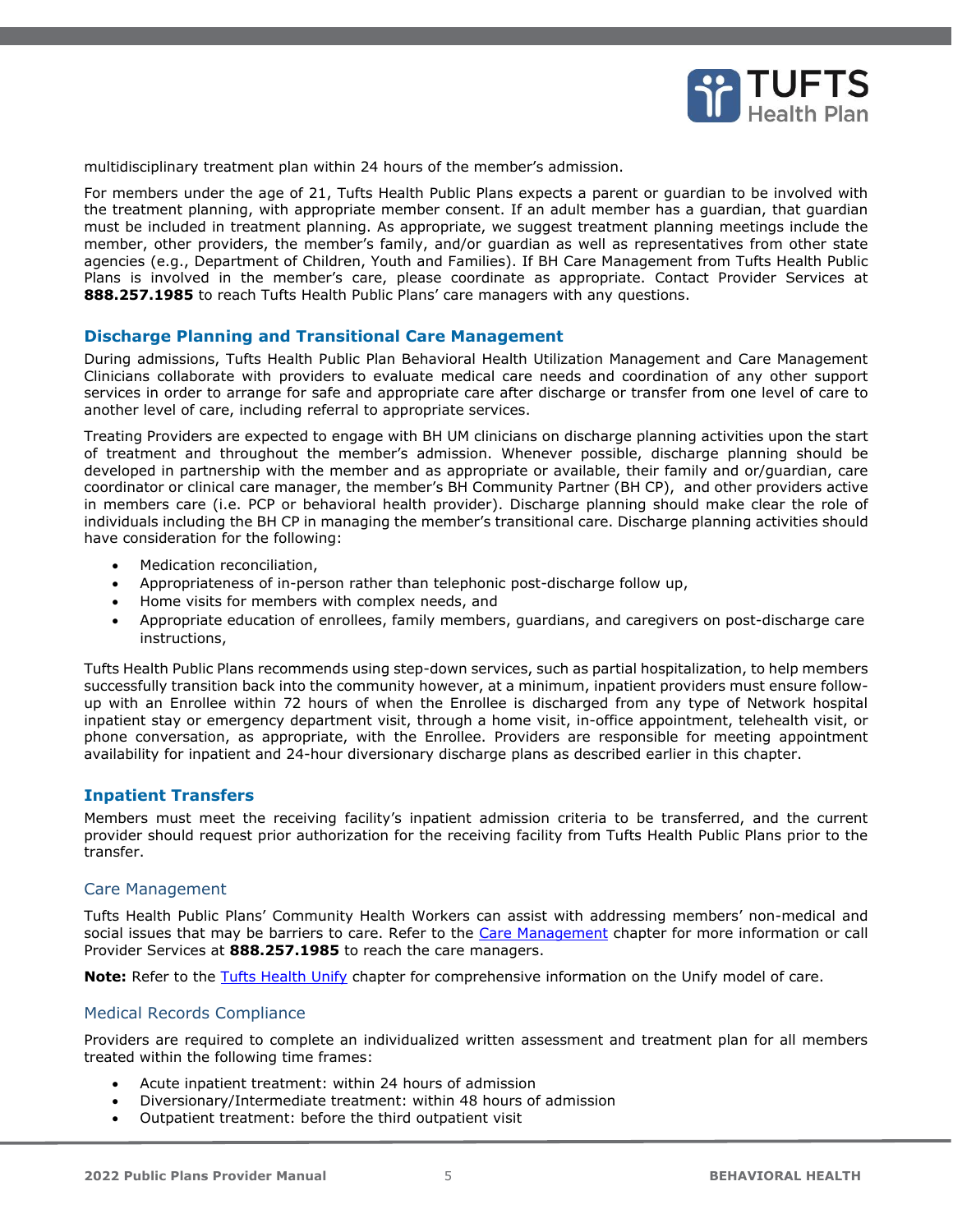

Please see the **Medical Inpatient Chart Documentation Tool** that identify the required components. Refer to the [performance specifications](https://tuftshealthplan.com/provider/resource-center/resource-center#?d=1a41c0|39dfde|845238|401109|c32f08&f=performance) for more detailed medical record requirements in Massachusetts.

### <span id="page-5-0"></span>Adverse Incident Reporting

Tufts Health Public Plans requires that BH providers immediately report adverse incidents to us, including but not limited to:

- Any death (include cause of death if known)
- Any absence without authorization (AWA)
- Any serious injury resulting in hospitalization
- Any sexual assault or alleged sexual assault
- Any sexual activity in a 24-hour level of care facility
- Any violation or alleged violation of the Department of Mental Health physical restraint and/or seclusion regulations
- Any physical assault or alleged physical assault on or by a covered individual, or by staff
- Any contraband found prohibited by provider policy
- Any injury or illness requiring transportation to an acute care hospital for treatment while in a 24-hour program
- Any unscheduled event that results in the evacuation of a program or facility

If any situation occurs at a BH provider site that fits the criteria for an adverse incident, providers must report the incident to a Tufts Health Public Plans care manager by calling Provider Services at **888.257.1985** the same day the incident occurs. If there are any questions on what would be considered an adverse incident, call to address the event or incident.

In addition, providers must fax a completed **Adverse Incident Report Form** to 617.673-0973 after reporting the incident on **the same day** the incident is reported. Present all information related to the nature of the incident, including the parties involved (names and telephone numbers) and the member's current condition.

# <span id="page-5-1"></span>Massachusetts-Specific Behavioral Health Program

### <span id="page-5-2"></span>Performance Specifications

Tufts Health Public Plans has developed Performance Specifications for BH services and require that BH providers comply with all aspects of these specifications. There is a general performance specification that applies to all contracted Massachusetts Tufts Health Public Plans providers and additional performance specifications for individual levels of care. Refer to the Performance Specifications in the [Provider Resource Center.](https://tuftshealthplan.com/provider/resource-center/resource-center#?d=1a41c0|39dfde|845238|401109|c32f08&c=8f479b)

### <span id="page-5-3"></span>Community Partners Program (Tufts Health Together)

Designated Community Partners (CPs) are community-based health care and human services organizations that collaborate with Tufts Health Public Plans and Tufts Health Public Plans Accountable Care Organizations (ACOs) to integrate member care and improve health outcomes for members with complex long-term medical and/or BH needs.

There are two types of CPs, Long-Term Services and Supports CPs (LTSS CPs) and BH CPs (BH CPs). They work collaboratively with Tufts Health Public Plans and ACO clinicians to provide care coordination. BH CPs provide care management and coordination to members with significant BH needs. LTSS CPs provide care coordination and navigation to members with complex LTSS needs. Tufts Health Public Plans will communicate needed information about the programs and procedures as they continue to be implemented through Provider Update.

# <span id="page-5-4"></span>Massachusetts-Specific Behavioral Health Services

Tufts Health Public Plans covers a range of BH benefits and services for members. Take psychosocial, occupational, and cultural and linguistic factors into consideration when providing care to members. These factors may influence the risk assessment and service decisions.

The following resources outline the comprehensive continuum of BH services available as covered services for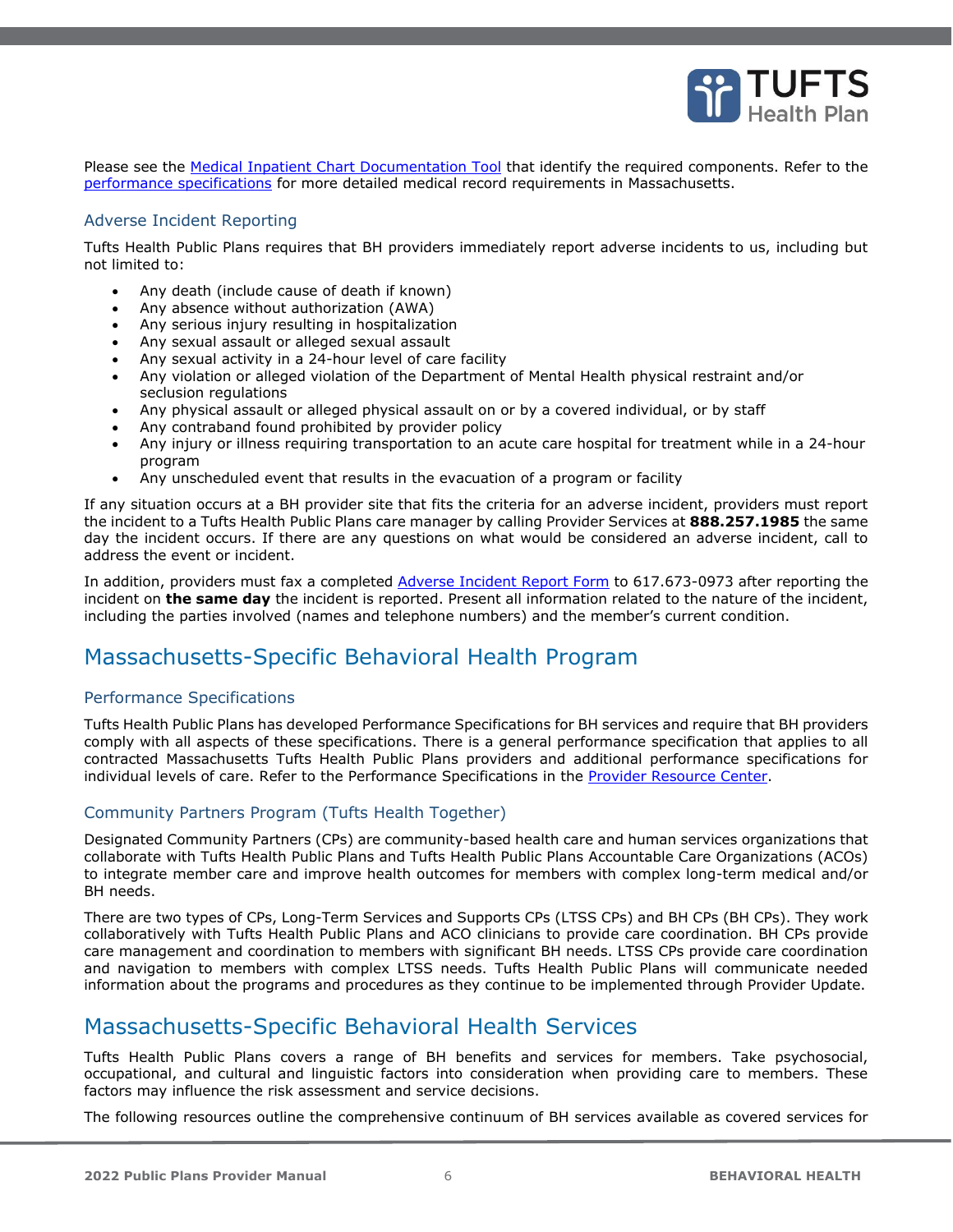

members, along with a brief description of the level of care, the medical necessity guidelines used, and prior authorization or notification procedures:

- [Tufts Health Together and Tufts Health Direct Behavior Health Prior Authorization \(PA\) and Notification](https://tuftshealthplan.com/documents/providers/general/bh-pa-notification-grid)  [Grid](https://tuftshealthplan.com/documents/providers/general/bh-pa-notification-grid)
- [Tufts Health Unify Behavioral Health Prior Authorization \(PA\) and Notification Grid](https://tuftshealthplan.com/documents/providers/general/unify-bh-pa-notification-grid)

### <span id="page-6-0"></span>Emergency Services Program (Tufts Health Together and Tufts Health Unify)

Tufts Health Together MCO, Tufts Health Together ACPPs and Tufts Health Unify members can access contracted specialized Emergency Services Program (ESP) providers 24 hours a day, seven days a week, and 365 days a year. ESP providers offer crisis assessment, crisis intervention, short-term crisis counseling, crisis stabilization and mobile crisis intervention services for members.

Members who require acute treatment must be evaluated by an ESP provider to determine the most appropriate, least restrictive level of care to treat the member.

ESP providers are required to rapidly respond within one hour, assess and deliver a course of treatment intended to promote recovery, ensure safety and stabilize members' crises in a manner that allows them to receive medically necessary services in the community or in an inpatient or 24-hour diversionary level of care. In all encounters, an ESP provider will conduct a BH crisis assessment and offer short-term crisis counseling that includes active listening and support while also providing solution-focused and strengths-oriented crisis intervention. The crisis intervention is aimed at working with members and their families and/or other natural supports to understand the current crisis, identify solutions, and access resources and services for comfort, support, assistance and treatment.

An ESP provider will coordinate with other involved service providers and/or newly referred providers to share information (with appropriate consent) and make recommendations for the treatment plan. An ESP provider also provides members and their families with resources and referrals for additional services and supports, such as recovery-oriented and consumer-operated resources in their community. All ESP provider encounters should minimally include the three basic components of crisis assessment, intervention and stabilization. We believe that crisis services also require flexibility in the focus and duration of the initial intervention, as well as the member's participation in the treatment, and that the provider should always consider the number and type of follow-up services members will require.

ESP providers accept requests and/or referrals for ESP services directly from members who seek them on their own and/or from any other individual or resource, such as:

- Family members and guardians
- Community-based agency staff
- Service providers
- PCPs
- Residential program staff
- School representatives
- State agency personnel
- Law enforcement representatives
- Court representatives

After considering all available input, an ESP provider will determine the most appropriate level of care or service for members and, when appropriate, will call a Tufts Health Public Plans BH care manager at **888.257.1985** for service, coverage authorization, and/or to facilitate access and referral to the service. We will base our levelof-care determination on medical necessity criteria.

For a list of ESP providers, please see the [ESP Statewide Directory.](https://www.masspartnership.com/pdf/MBHPESPDirectory.pdf)

If a Tufts Health Public Plans patient with a BH condition develops or has an emergency condition, refer them to the nearest emergency room and ensure that transportation is available and provided as needed. Examples of such situations include:

- Drug and/or alcohol overdose
- Chest pain
- Neurological functioning, consciousness level, or motor impairment changes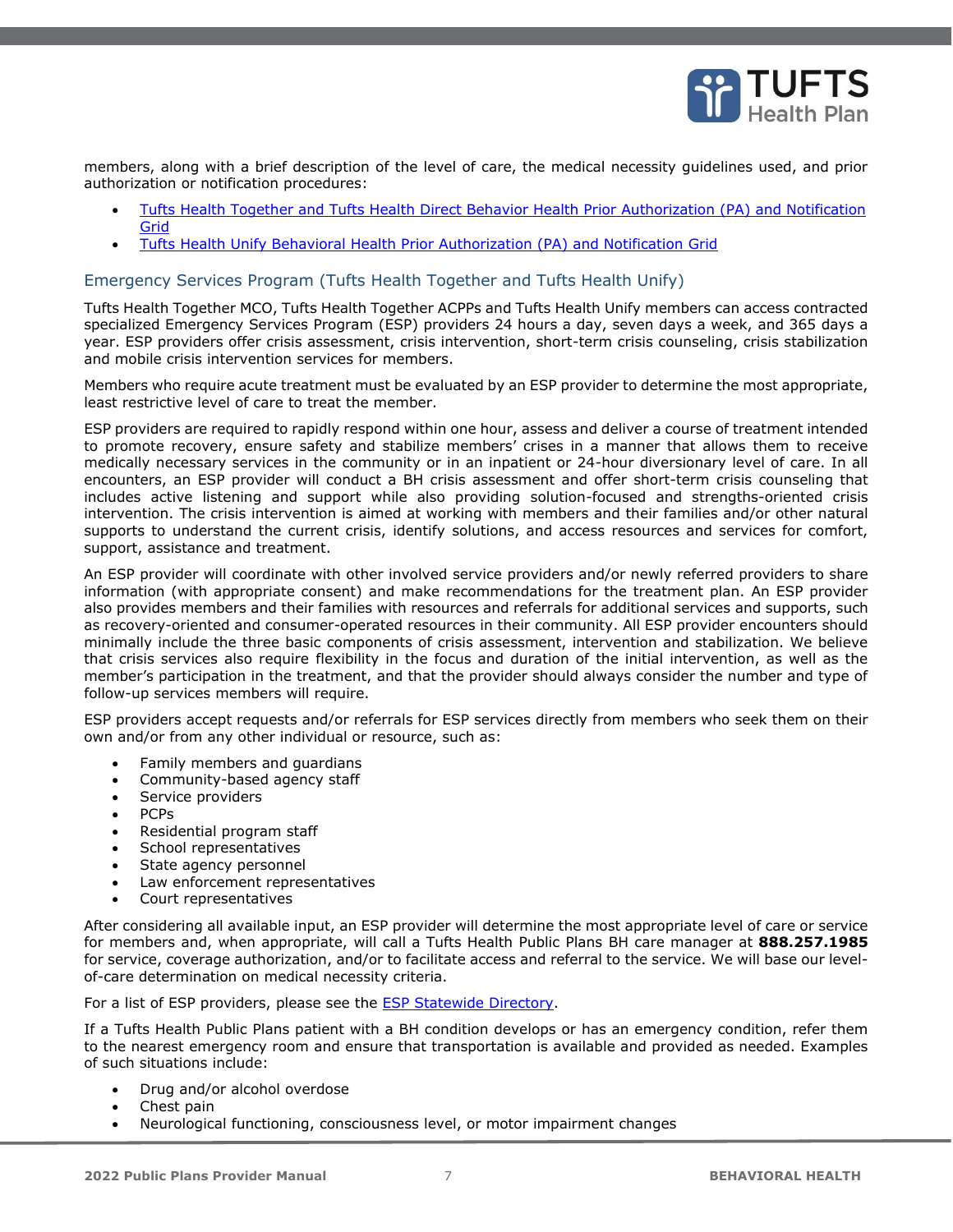

- Premature labor or bleeding in the case of pregnancy
- Malignant hypertension
- Self-mutilation requiring immediate medical attention

### **ESP Initial Assessment and Notification Required for Urgent Admissions**

While a prior authorization is not required for an acute admission directly from an emergency department, Tufts Health Together ACPP and MCO Members should be seen by a designated ESP provider for an assessment prior to such an admission.

The ESP (and the admitting facility) is required to notify Tufts Health Public Plans of urgent BH admissions within one business day of admission. The ESP provider is required to fax the [ESP Notification](https://tuftshealthplan.com/documents/providers/forms/thpp_emergency-service-program-(esp)-notifica) to 888.977.0776, and include relevant clinical information and disposition within one business day of the encounter.

### **Mobile Crisis Intervention**

ESP providers deliver mobile crisis intervention services in the community 24 hours a day, seven days a week, and 365 days a year. Mobile crisis intervention services should be integrated into the ESP provider's infrastructure, services, policies and procedures, staff supervision and training, and community linkages.

An ESP provider's mobile crisis intervention services and staff provide all ESP services for Members. A best practice for delivering crisis services is via a discreet and minimally disruptive mobile response in a natural setting, such as in a Member's home or school, or a neutral community-based site. Delivering strengths-based and solution-focused intervention aims to resolve the crisis, mobilize natural supports and provide rapid linkage to the right level of care. Mobile crisis intervention services include consultative and collaborative services, placing a high value on achieving a least restrictive consensus disposition while ensuring access to medically necessary services.

Mobile crisis intervention services provide a short-term, on-site, face-to-face therapeutic response to Members experiencing a BH crisis. These services help Members to identify, assess, treat, and stabilize the situation and reduce immediate risk of danger to themselves or others, consistent with their risk management/safety plan, if any.

### **Youth Mobile Crisis Intervention**

Youth Mobile Crisis Intervention includes services from an ESP provider for Members under the age of 21. Youth Mobile Crisis Intervention services are short-term services. They are a mobile, on-site, face-to-face therapeutic response to a patient's BH crisis. Goals of these services include identifying, assessing, treating and stabilizing the situation, and reducing immediate risk of danger to the patient or others by following the patient's risk management/safety plan, if any. This service is provided 24 hours a day, seven days a week.

Youth Mobile Crisis Intervention includes:

- A crisis assessment
- Development of a risk management/safety plan if the patient/family does not already have one
- Crisis intervention and stabilization services for up to seven days, including, as needed:
	- On-site, face-to-face therapeutic response intervention
	- Psychiatric consultation
	- Urgent psychopharmacology intervention
	- Referrals and linkages to all medically necessary BH services and supports, including access to appropriate services along the BH continuum of care

For members under the age of 21 who are receiving Intensive Care Coordination (ICC), Youth Mobile Crisis intervention staff will coordinate with the Member's ICC care coordinator throughout the delivery of the service. Staff will also coordinate with the member's PCP, any other care management program, or any other BH providers offering services to the Member throughout the delivery of the service.

### <span id="page-7-0"></span>Children's Behavioral Health Initiative Services (Tufts Health Together)

Children's Behavioral Health Initiative (CBHI) is part of the MassHealth Office of Behavioral Health. Refer to [CBHI for Providers and State Agency Partners](https://www.mass.gov/service-details/cbhi-for-providers-and-state-agency-partners) for additional information.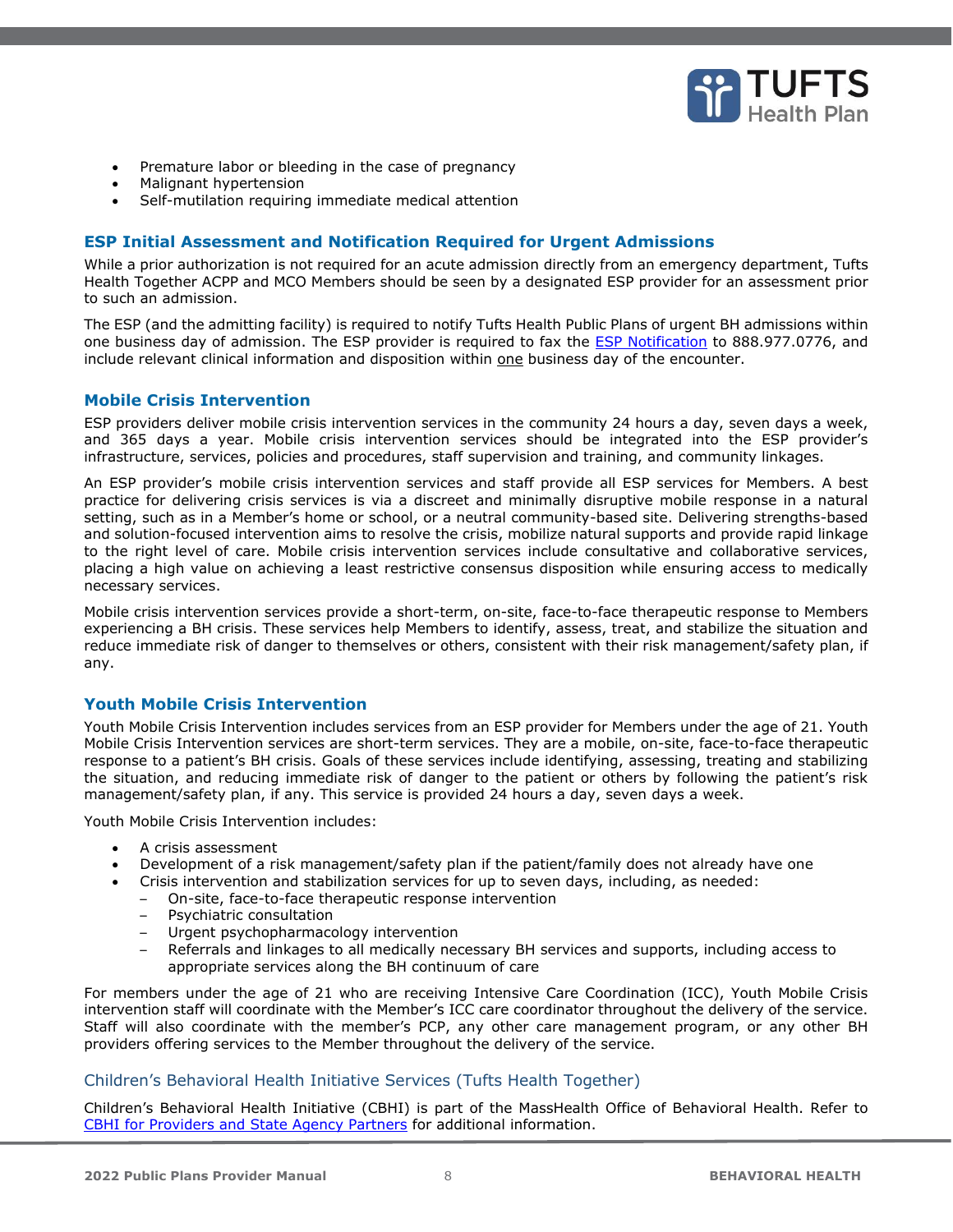

## **Child and Adolescent Needs and Strengths (CANS) Requirements**

As part of the CBHI, Tufts Health Public Plans requires outpatient providers to be CANS-tool-certified and to use the CANS tool as part of an initial BH assessment when conducting outpatient therapy for our MassHealth Tufts Health Together MCO and ACPP Members up to and including the age of 21. Outpatient providers must complete a CANS assessment for outpatient visits and all other CBHI services. The state requires outpatient providers to update the CANS assessment through the Virtual Gateway Children's Behavioral Health Initiative (CBHI) Application every 90 days.

Conduct a CANS assessment for the following services:

- Outpatient therapy (diagnostic evaluations and individual, family and group therapy)
- In-home therapy
- Intensive care coordination
- Discharge planning for the following 24-hour care services:
	- Psychiatric inpatient hospitalization
	- Community-based acute treatment (CBAT)
	- Intensive community-based acute treatment (ICBAT)

For additional information, refer to the [In-Home Therapy Services](https://tuftshealthplan.com/Documents/Providers/Behavioral-Health/In-Home-Therapy-Services) and [Intensive Care Coordination Performance](https://tuftshealthplan.com/Documents/Providers/Behavioral-Health/intensive-care-perform-specs)  [Specifications](https://tuftshealthplan.com/Documents/Providers/Behavioral-Health/intensive-care-perform-specs) and [Child and Adolescent Needs and Strengths \(CANS\) Payment Policy](https://tuftshealthplan.com/Documents/Providers/Payment-Policies/Tufts-Health-Public-Plans/ma/child-and-adolescent-needs-and-strengths) in the [Provider Resource](https://tuftshealthplan.com/provider/resource-center#///Please_Select_a_Division//)  [Center.](https://tuftshealthplan.com/provider/resource-center#///Please_Select_a_Division//)

# <span id="page-8-0"></span>Rhode Island-Specific Behavioral Health Services

Tufts Health Public Plans covers a range of BH (mental health and substance use) benefits and services for members which are identified on the Benefit Grids. Coverage of some BH services require notification and others many require prior authorization which is noted on the [Tufts Health Rhode Island Together Behavioral Health](https://tuftshealthplan.com/documents/providers/general/rit-bh-pa-notification-grid)  [Prior Authorization \(PA\) and Notification Grid.](https://tuftshealthplan.com/documents/providers/general/rit-bh-pa-notification-grid) Providers should take psychosocial, occupational and cultural and linguistic factors into consideration when providing care to Members. These factors may influence the risk assessment and service decisions. Services include:

### <span id="page-8-1"></span>Levels of Care for Members Under the Age of 21

| Acute                                              | <b>Emergency Services Intervention</b><br>Observation/Crisis Stabilization/Holding Bed<br>Inpatient Acute Hospitalization<br>Acute Residential Treatment (ART) including dual diagnosis                                                                                          |
|----------------------------------------------------|----------------------------------------------------------------------------------------------------------------------------------------------------------------------------------------------------------------------------------------------------------------------------------|
| <b>Outpatient Services</b>                         | Traditional Outpatient Services:<br>Individual Therapy<br>Family Therapy<br>Group Therapy<br>Specialty Group Therapy (Special populations)<br>Diagnostic Evaluation<br>Developmental evaluations<br>Psychological and Neuropsychological Testing<br><b>Medication Management</b> |
| <b>Intermediate Services</b>                       | Partial Hospitalization (PHP)<br>Day/Evening Treatment<br>Intensive Outpatient Treatment (IOP)<br>Enhanced Outpatient Services (EOS)                                                                                                                                             |
| <b>Home and Community</b><br><b>Based Services</b> | Home Based Therapeutic Services (HBTS)<br>Evidence Based Practices (EBP)<br>Personal Assistance Services and Supports (PASS)<br>Respite                                                                                                                                          |